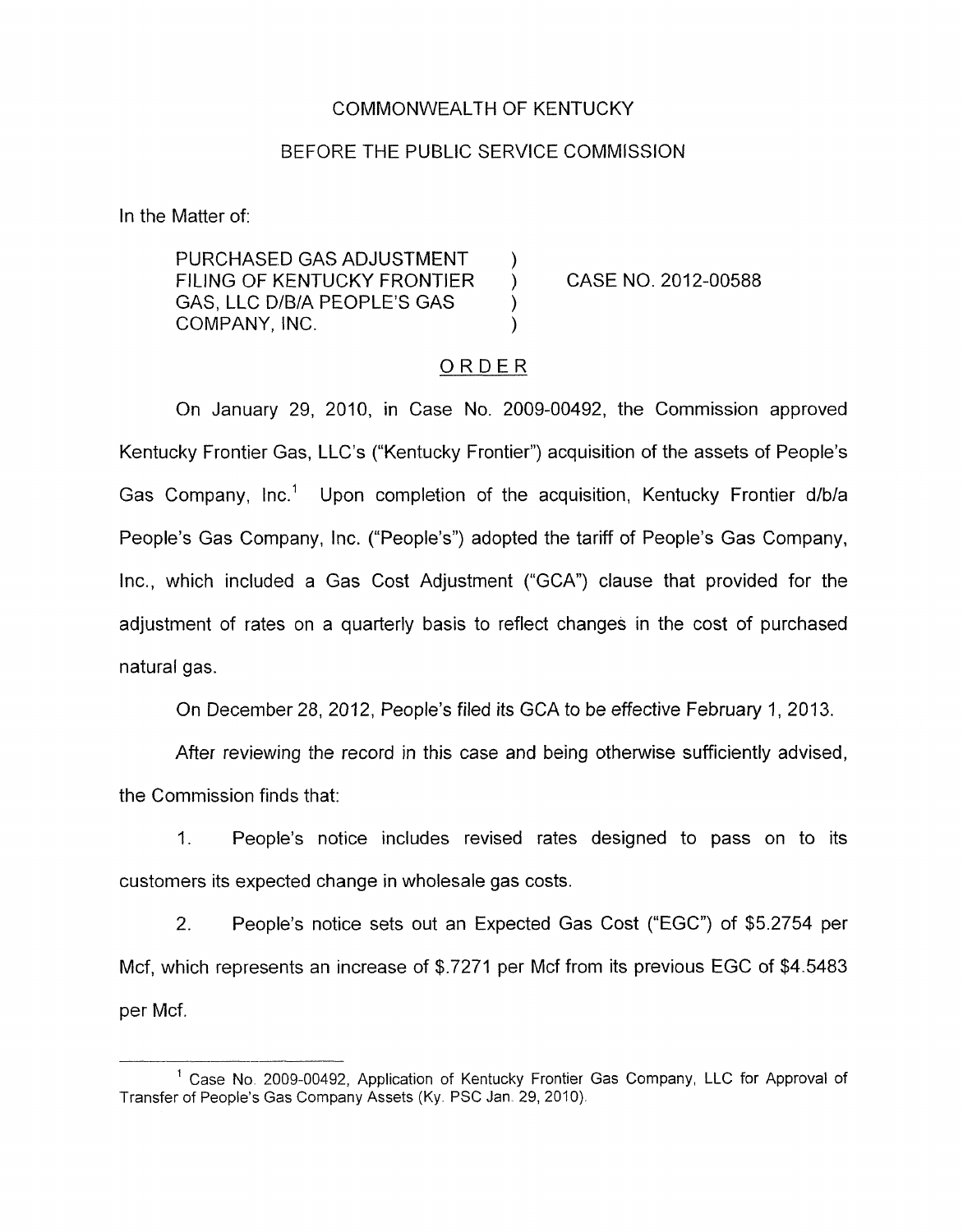3. People's notice sets out no current quarter Refund Adjustment.

4. People's notice sets out a current quarter Actual Adjustment ("AA'') in the amount of (\$.0044) per Mcf. In a note on Schedule IV of People's Application, it stated that the meter reader of its natural gas supplier, Columbia Gas of Kentucky, does not read People's meter on a monthly basis. This creates a mismatch between People's purchases and sales volumes when the AA is calculated using the traditional individual month method. In this instance, it is more appropriate to calculate the AA using combined data for the quarter. Using total quarterly purchased gas cost divided by total quarterly sales adjusted for a 5 percent line loss produces an AA of \$.I395 per Mcf. People's total AA of (\$.7164) per Mcf is an increase of \$.0668 per Mcf from its previous total AA of (\$.7832) per Mcf.

*5.* People's GCA is \$4.5590 per Mcf, which is an increase of \$.7939 per Mcf from its previous GCA of \$3.7651 per Mcf.

6. The rates in the Appendix to this Order are fair, just, and reasonable and should be approved for billing for service rendered by People's on and after February 1, 2013.

IT **IS** THEREFORE ORDERED that:

1. The rates proposed by People's are denied.

2, The rates in the Appendix attached hereto and incorporated herein are approved for billing for service rendered on and after February I, 2013.

3. Within 20 days of the date of this Order, People's shall file its revised tariff sheets with this Commission setting out the rates authorized herein and reflecting that they were approved pursuant to this Order.

-2- Case No. 2012-00588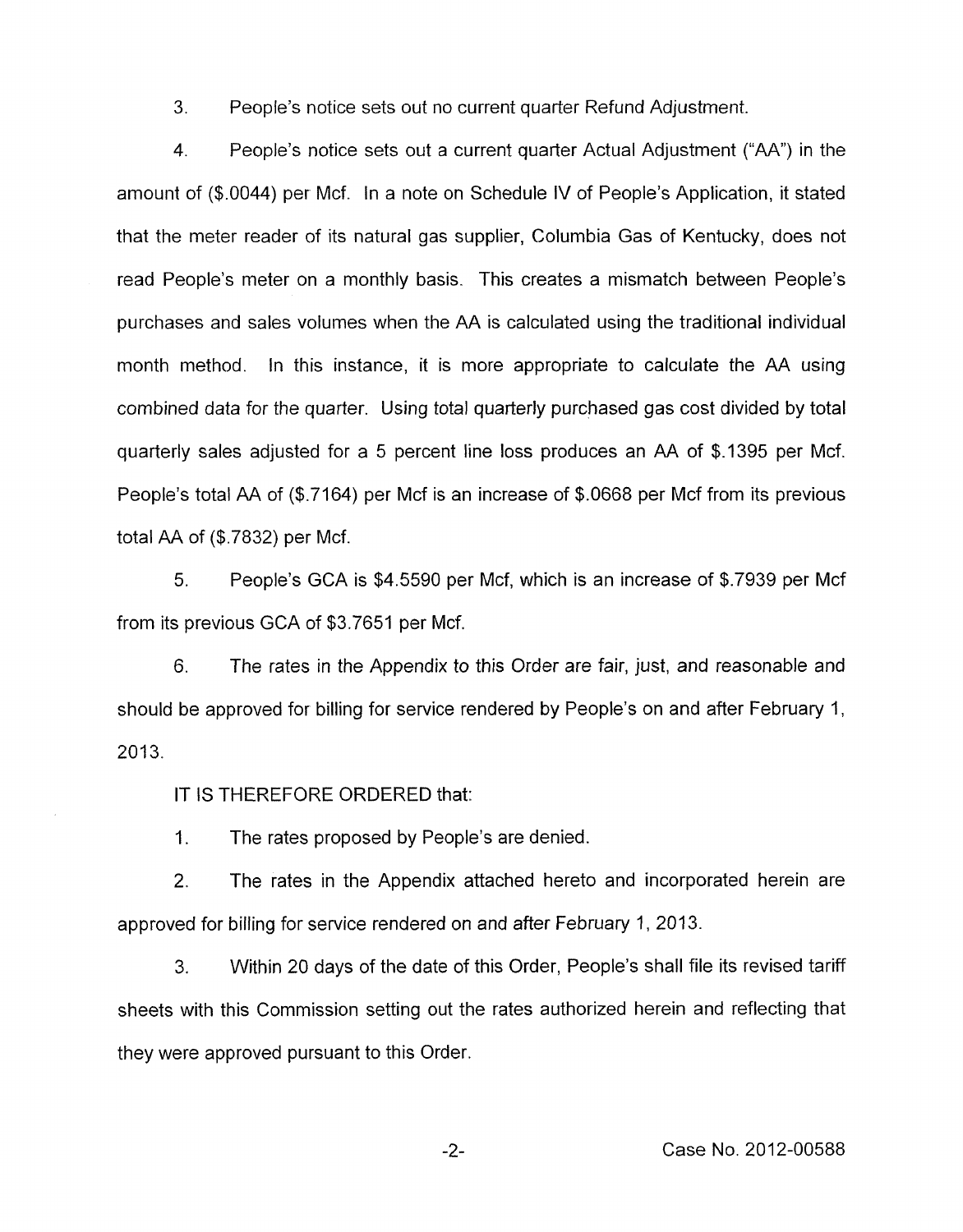By the Commission



**ATTES1** Executive Director

Case No. 2012-00588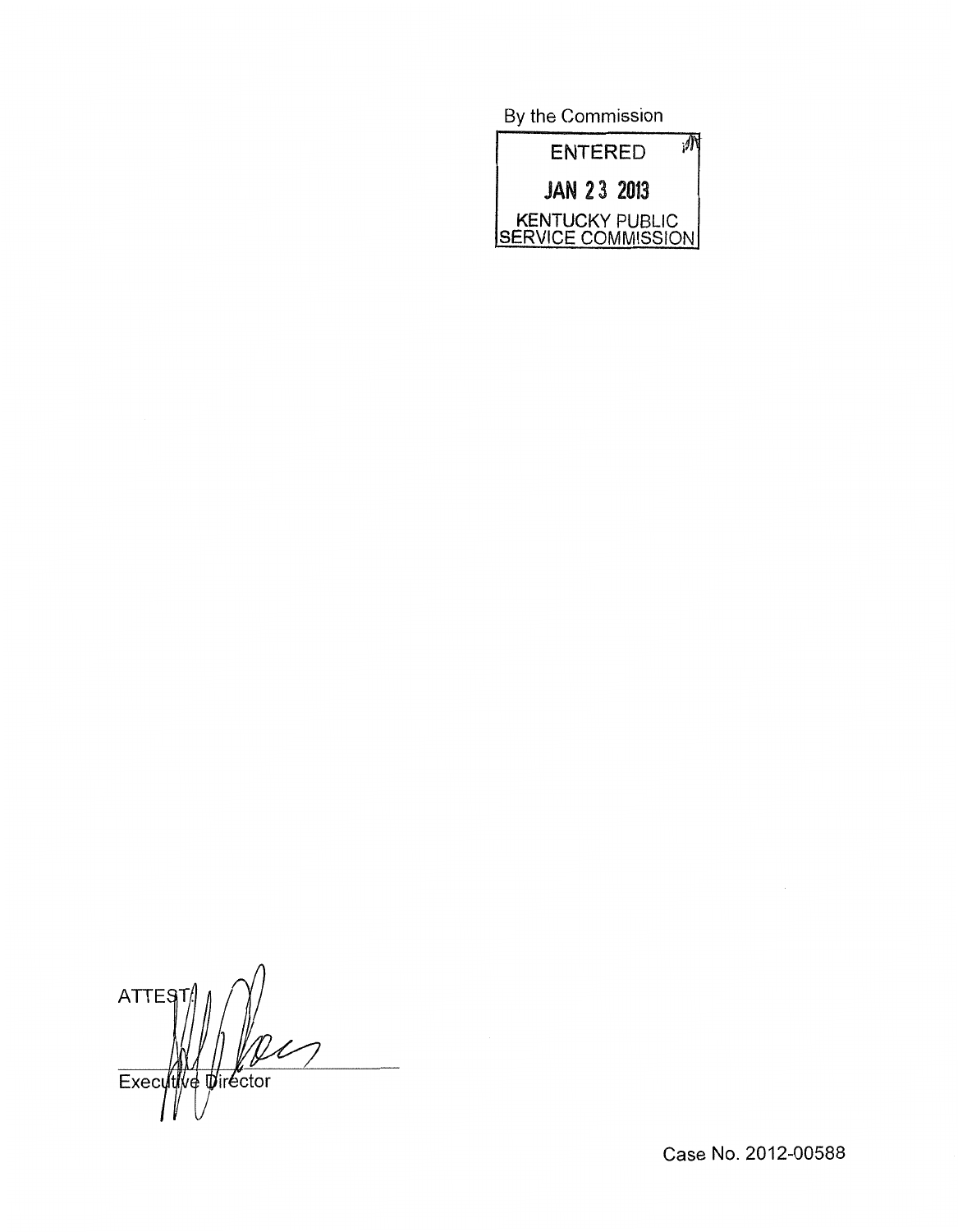## APPENDIX

# APPENDIX TO AN ORDER OF THE KENTUCKY PUBLIC SERVICE COMMISSION IN CASE NO. 2012-00588 DATED JAN 2 3 2013

The following rates and charges are prescribed for the customers in the area served by People's Gas Company, Inc. All other rates and charges not specifically mentioned herein shall remain the same as those in effect under authority of this Commission prior to the date of this Order.

#### Monthly:

| <b>M</b>                   | <b>Base Rate</b> | <b>Gas Cost</b><br>Recovery<br>Rate |    | Total    |
|----------------------------|------------------|-------------------------------------|----|----------|
| First 1 Mcf - Minimum Bill | \$4.3971         | \$4.5590                            |    | \$8.9561 |
| Over 1 Mcf                 | \$2.7670         | \$4.5590                            | S. | 7.3260   |

 $\epsilon$